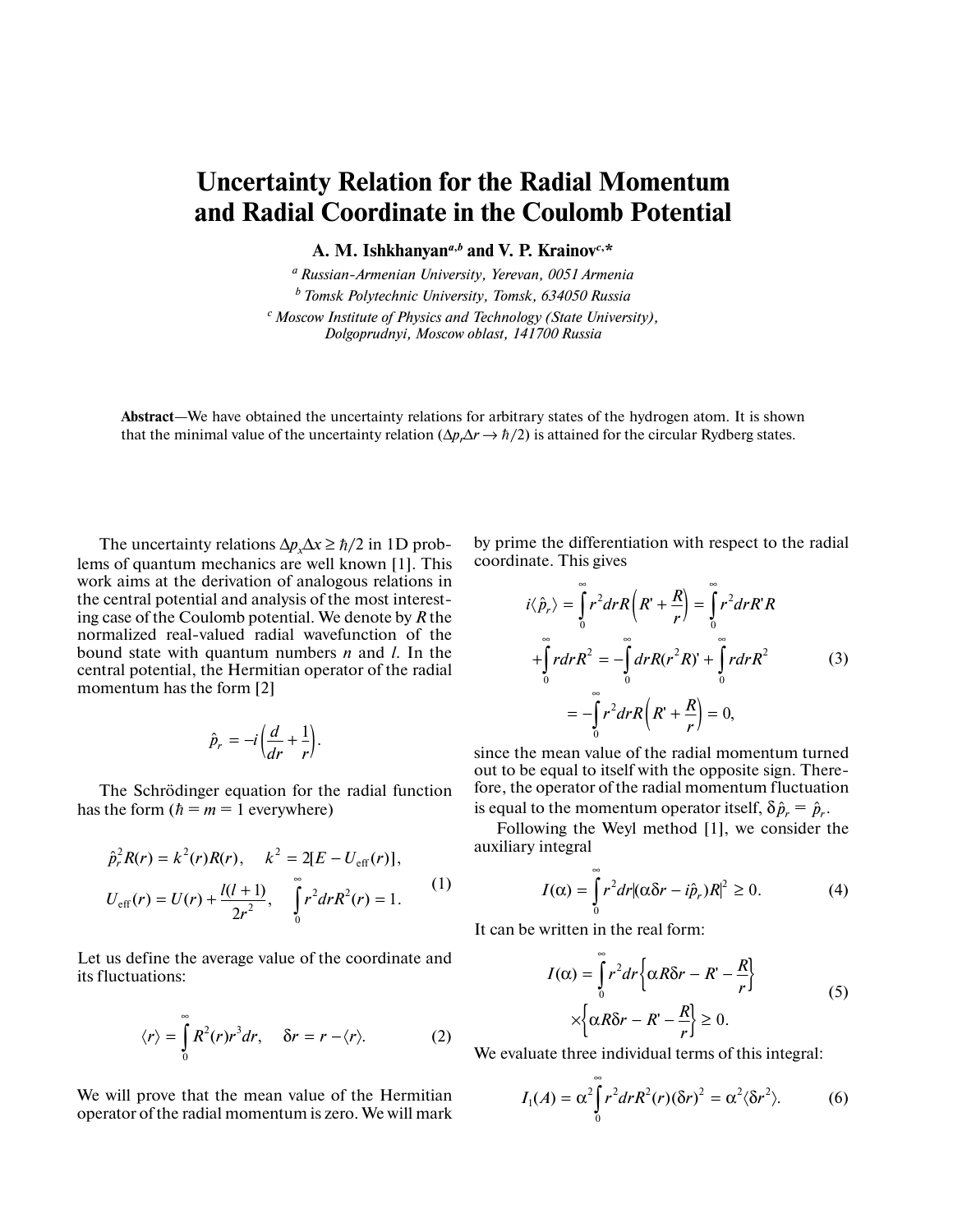Further, we evaluate

$$
I_2(\alpha) = \int_0^{\infty} r^2 dr \left( R' + \frac{R}{r} \right)^2 = \int_0^{\infty} dr \{ r^2 R'^2 + 2rRR' + R^2 \}
$$

$$
= \int_0^{\infty} dr \{ -R(r^2R')' + 2rRR' + R^2 \}
$$
(7)

$$
=\int\limits_{0}^{\infty}dr\{-r^{2}RR''+R^{2}\}=-\int\limits_{0}^{\infty}r^{2}drR\left(R''+\frac{2}{r}R'\right)=\langle\delta\hat{p}_{r}^{2}\rangle.
$$

In our calculations, we assumed that

$$
\int_{0}^{\infty} r dr R R' = -\int_{0}^{\infty} dr R (rR)' = -\int_{0}^{\infty} r dr R R' - \int_{0}^{\infty} dr R^{2},
$$
\n
$$
2\int_{0}^{\infty} r dr R R' = -\int_{0}^{\infty} dr R^{2}.
$$
\n(8)

Finally, the third integral has the form (with allowance for expression (3))

$$
I_3(\alpha) = -2\alpha \int_0^{\infty} r^2 dr \left\{ R(r - \langle r \rangle) \left( R' + \frac{R}{r} \right) \right\}
$$
  
= 
$$
-2\alpha \int_0^{\infty} r^3 dr R \left( R' + \frac{R}{r} \right) = -2\alpha \int_0^{\infty} r^3 dr R R' - 2\alpha.
$$
 (9)

Since

$$
\int_{0}^{\infty} r^{3} dr RR' = -\int_{0}^{\infty} dr R(r^{3} R') = -\int_{0}^{\infty} r^{3} dr RR' - 3,
$$
\n(10)\n
$$
\int_{0}^{\infty} r^{3} dr RR' = -\frac{3}{2},
$$

we find from expression (9) that  $I_3(\alpha) = \alpha$ .

Therefore, integral (5) is given by

$$
I(\alpha) = \alpha^2 \langle \delta r^2 \rangle + \alpha + \langle \delta \hat{p}_r^2 \rangle \ge 0. \tag{11}
$$

This expression can be written in the form

$$
\left\{ \alpha \sqrt{\langle \delta r^2 \rangle} + \frac{1}{2\sqrt{\langle \delta r^2 \rangle}} \right\}^2 - \frac{1}{4\langle \delta r^2 \rangle} + \langle \delta \hat{p}_r^2 \rangle \ge 0, \qquad (12)
$$

which gives the uncertainty relation

$$
\langle \delta \hat{p}_r^2 \rangle \langle \delta r^2 \rangle \ge \frac{\hbar^2}{4}.
$$
 (13)

Let us define the wavefunction for which expression (13) becomes an equality. Using inequality (12), we obtain

$$
\alpha = -\frac{1}{2\langle \delta r^2 \rangle}.
$$
 (14)

In accordance with relations (4) and (14), we obtain the following equation:

$$
\left(\frac{r-\langle r\rangle}{2\langle\delta r^2\rangle}+\frac{d}{dr}+\frac{1}{r}\right)R(r)=0.
$$
 (15)

Its solution has the form

$$
R(r) = \frac{C}{r} \exp\left[-\frac{(r - \langle r \rangle)^2}{4 \langle \delta r^2 \rangle}\right].
$$
 (16)

It has a singularity at the origin. This singularity can be ignored in principle if  $\langle r^2 \rangle \gg \langle \delta r^2 \rangle$  so that the exponential smallness compensates the power-law increase.

Let us now consider the state of the hydrogen atom. For an arbitrary state *nl* of the hydrogen atom, the variance of the coordinate is given by

$$
\langle \delta r^2 \rangle = \frac{n^2(n^2+2) - l^2(l+1)^2}{4}.
$$
 (17)

The radial matrix elements of the coordinate and its square can be calculated by the method of the generalized Kramers virial theorem [3].

Let us now consider the variance of the radial momentum. From relation (1), we obtain

$$
\langle \delta \hat{p}_r^2 \rangle = \langle \hat{p}_r^2 \rangle = 2 \langle E_n \rangle + 2 \langle \frac{1}{r} \rangle - l(l+1) \langle \frac{1}{r^2} \rangle
$$

$$
= \frac{1}{n^2} - \frac{2l(l+1)}{n^3 (2l+1)}.
$$

Here, the matrix elements of the inverse powers of the coordinate can be calculated elementary [4]. For the product of indeterminacies, we obtain

$$
\langle \delta r^2 \rangle \langle \delta \hat{p}_r^2 \rangle = \left\{ \frac{n^2 + 2}{4} - \frac{l^2(l+1)^2}{4n^2} \right\} \left[ 1 - \frac{2l(l+1)}{n(2l+1)} \right]. \tag{18}
$$

This expression is minimal for the maximal value of orbital quantum number  $l = n - 1$  (circular orbits):

$$
\langle \delta r^2 \rangle \langle \delta \hat{p}_r^2 \rangle_{\text{min}} = \frac{2n+1}{4(2n-1)} > \frac{1}{4}.
$$
 (19)

For  $n \to \infty$ , it indeed tends to the limit of 1/4. As noted above, this statement follows from the inequality

$$
\langle r \rangle^2 = n^4 \gg \langle \delta r^2 \rangle = n^3/2, \quad n \gg 1. \tag{20}
$$